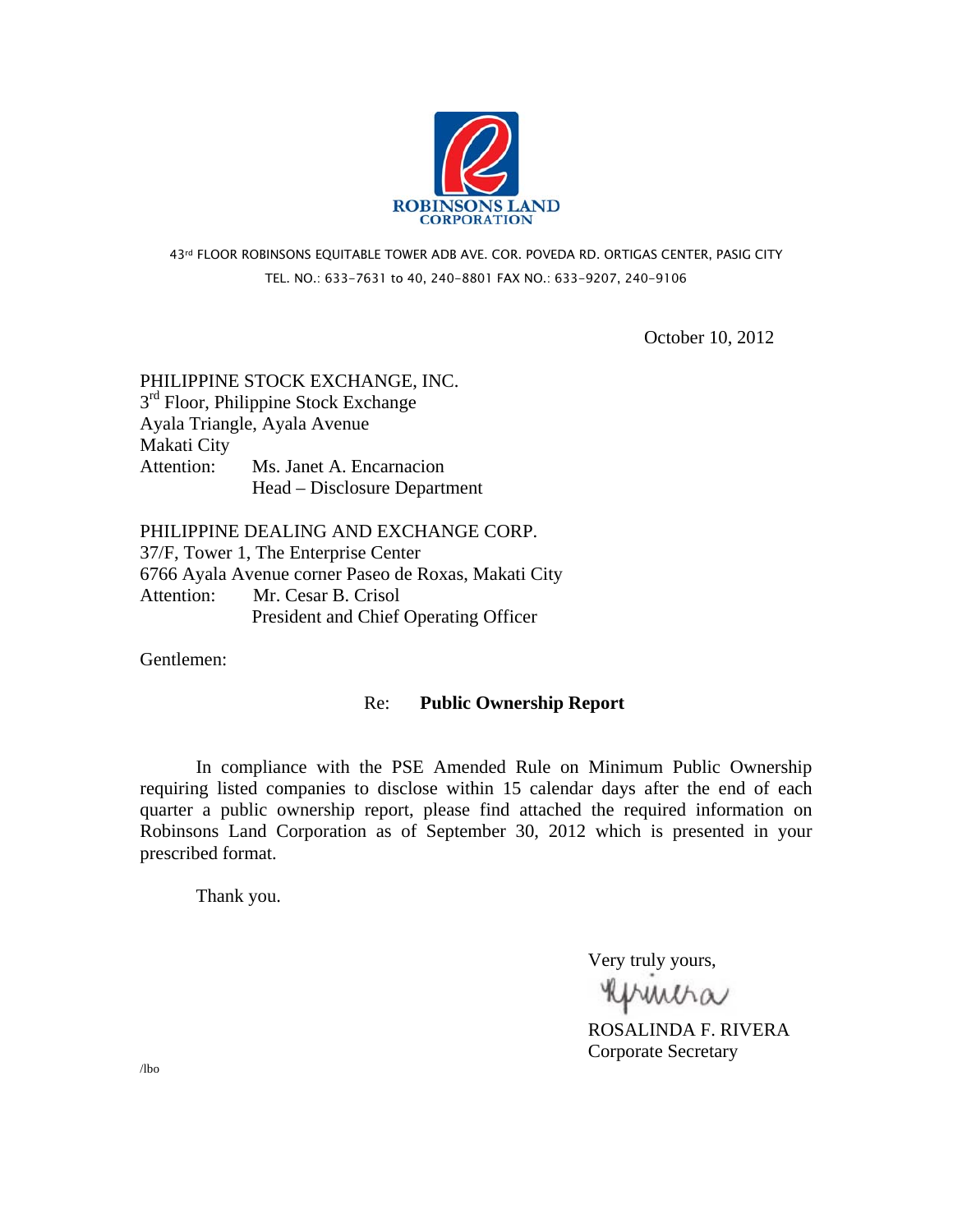**Robinsons Land Corporation Computation of Public Ownership as of September 30, 2012**

#### Number of Issued Shares 4,111,528,685

**Officers**

### Less: Number of Treasury Shares (if any) 17,698,000

# **Number of Issued and Outstanding Shares 4,093,830,685**

**Less:** 

|                                                                  | % to total                |                         |
|------------------------------------------------------------------|---------------------------|-------------------------|
| <b>Directors</b>                                                 | <b>Outstanding Shares</b> | <b>Number of Shares</b> |
| 1. John L. Gokongwei, Jr.                                        | 0.30%                     | 12,187,081              |
| John L. Gokongwei                                                | 0.01%                     | 450,000                 |
| Elizabeth Y. Gokongwei &/or John Gokongwei                       | 0.04%                     | 1,482,000               |
| Sub-Total (John L. Gokongwei, Jr.)                               | 0.35%                     | 14,119,081              |
| 2. James L. Go                                                   | 0.04%                     | 1,685,994               |
| 3. Lance Y. Gokongwei                                            | 0.02%                     | 804,001                 |
| 4. Frederick D. Go                                               | 0.01%                     | 337,501                 |
| 5. Robina Y. Gokongwei - Pe                                      | 0.01%                     | 540,000                 |
| 6. Patrick Henry C. Go                                           | 0.00%                     | 10,000                  |
| 7. Johnson Robert G. Go, Jr.                                     | 0.00%                     | $\mathbf{1}$            |
| 8. Artemio V. Panaganiban                                        | 0.00%                     | 150,001                 |
| 9. Roberto F. de Ocampo                                          | 0.00%                     | $\overline{1}$          |
| 10. Emmanuel C. Rojas, Jr.                                       | 0.00%                     | 901                     |
| Sub-Total                                                        | 0.43%                     | 17,647,481              |
|                                                                  |                           |                         |
| Officers<br>1. John L. Gokongwei, Jr. - Chairman Emeritus        |                           | see above               |
| 2. James L. Go - Chairman                                        |                           | see above               |
| 3. Lance Y. Gokongwei - Vice-Chairman and Chief Executive Oficer |                           | see above               |
| 4. Frederick D. Go - President and Chief Operating Officer       |                           | see above               |
| 5. Arlene G. Magtibay - General Manager                          | 0.00%                     | $\mathbf 0$             |
| 6. Abigail Joan R. Crosico - General Manager                     | 0.00%                     | $\mathbf 0$             |
| 7. Henry L. Yap - General Manager                                | 0.00%                     | 90,000                  |
| 8. Corazon L. Ang Ley - General Manager                          | 0.00%                     | 0                       |
| 9. Elizabeth D. Gregorio - General Manager                       | $0.00\%$                  | 0                       |
| 10. Constante T. Santos - Senior Vice President                  | 0.00%                     | $\mathbf 0$             |
| 11. Bach Johann M. Sebastian - Senior Vice President             | 0.00%                     | $\mathbf 0$             |
| 12. Rodolfo T. Malit - First Vice President                      | 0.00%                     | 39.600                  |
| 13. Emmanuel G. Arce - Vice President                            | 0.00%                     | $\mathbf 0$             |
| 14. Manuel D. Deus, Jr. - Vice President                         | 0.00%                     | $\mathbf 0$             |
| 15. Constantino C. Felipe - Vice President                       | 0.00%                     | 0                       |
| 16. Ma. Socorro Isabelle V. Aragon-Gobio - Vice President        | 0.00%                     | 0                       |
| 17. Winifred G. Maranan - Vice President                         | 0.00%                     | $\mathbf 0$             |
| 18. Christopher G. Narciso - Vice President                      | 0.00%                     | 0                       |
| 19. Thomas Lee O. - Vice President                               | 0.00%                     | $\mathbf 0$             |
| 20. Kerwin Max S. Tan - Vice President                           | 0.00%                     | 0                       |
| 21. Anicio G. Villanueva - Vice President                        | 0.00%                     | 0                       |
| 22. Mary Maylanie Precilla - Vice President                      | 0.00%                     | 0                       |
| 23. Honorio Almeida - Vice President                             | 0.00%                     | 0                       |
| 24. Cecile Pascual - Vice President                              | 0.00%                     | 0                       |
| 25. Lourdes T. Alano - Vice President                            |                           | 0                       |
|                                                                  | 0.00%                     |                         |
| 26. Teresita H. Vasay - Treasurer                                | 0.00%                     | 0                       |
| 27. Rosalinda F. Rivera - Corporate Secretary<br>Sub-total       | 0.00%                     | $\pmb{0}$<br>129,600    |

| <b>Principal Stockholders</b> |        |               |
|-------------------------------|--------|---------------|
| 1. JG Summit Holdings, Inc.   | 60.97% | 2,496,114,787 |
|                               | 60.97% | 2,496,114,787 |
| <b>Affiliates</b>             |        |               |

| 1. JG Summit Holdings, Inc. |  | see above |
|-----------------------------|--|-----------|
|                             |  |           |

| <b>Others</b>                        |          |               |  |
|--------------------------------------|----------|---------------|--|
| <b>Banks</b>                         |          |               |  |
| 1. City Savings Bank Retirement Fund | $0.00\%$ | 200           |  |
| Sub-total                            | $0.00\%$ | 200           |  |
| Total                                | 61.41%   | 2,513,892,068 |  |

**Total Number of Shares Owned by the Public 1,579,938,617**